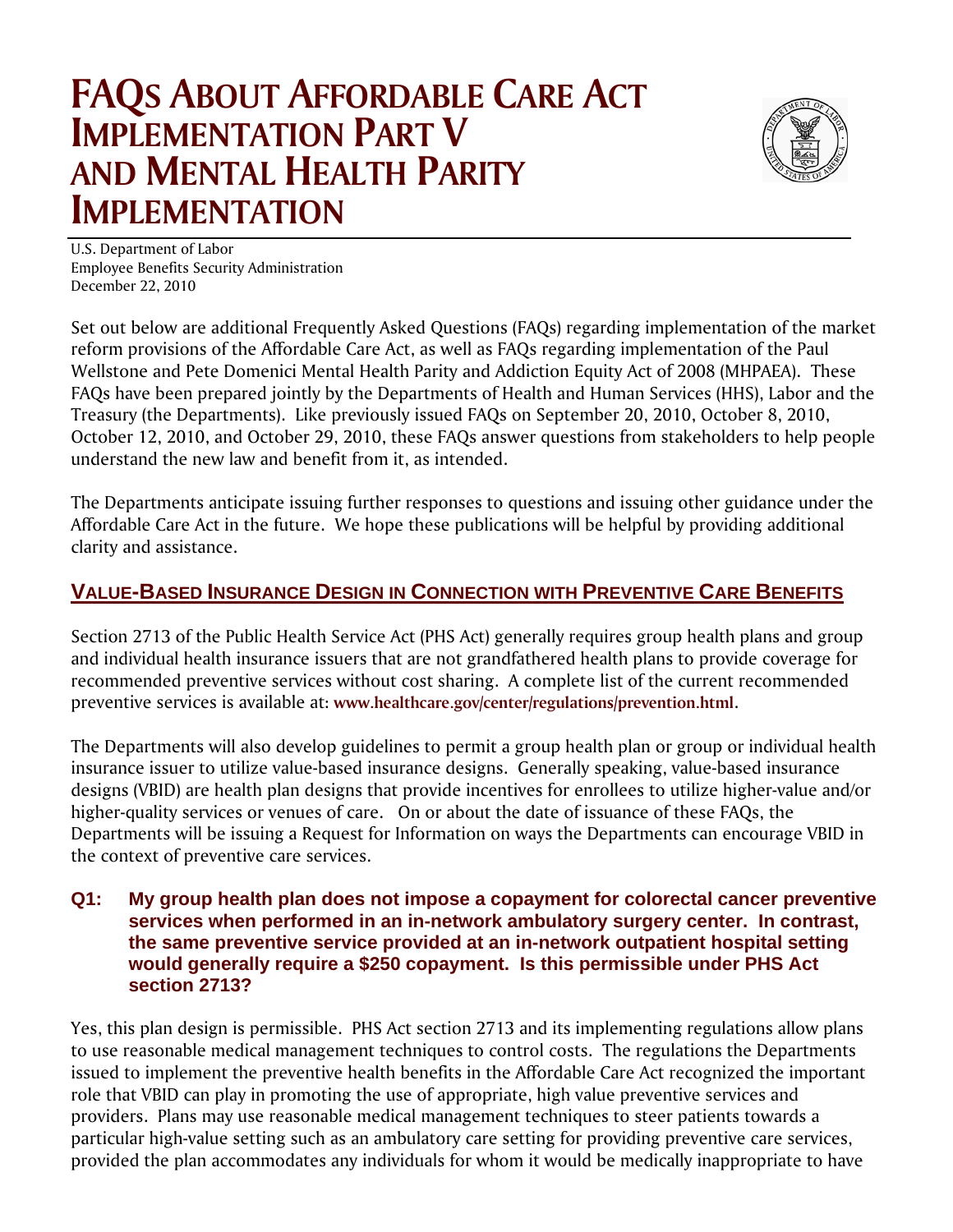the preventive service provided in the ambulatory setting (as determined by the attending provider) by having a mechanism for waiving the otherwise applicable copayment for the preventive services provided in a hospital.

## **AUTOMATIC ENROLLMENT IN HEALTH PLANS**

**Q2: The Affordable Care Act amended the Fair Labor Standards Act (FLSA) by adding a new section 18A, requiring employers with more than 200 full-time employees to automatically enroll new full-time employees in the employer's health benefits plans and continue enrollment of current employees. What Agency is responsible for guidance under this new FLSA provision?** 

The Secretary of Labor has delegated responsibility for FLSA section 18A rulemaking, and for regulations under new section 18B of the FLSA, Notice to Employees of Coverage Options, to the Employee Benefits Security Administration (EBSA) within the Department of Labor. EBSA and the Department of the Treasury will coordinate to develop the rules that will apply in determining full-time employee status for purposes of the amendments to the FLSA and the rulemaking by the Treasury Department under the Internal Revenue Code to develop the rules that will apply in determining full-time employee status for purposes of the amendments made by the Affordable Care Act to the Internal Revenue Code.

#### **Q3: When do employers have to comply with the new automatic enrollment requirements in section 18A of the FLSA?**

Section 18A provides that employer compliance with the automatic enrollment provisions of that section shall be carried out "[i]n accordance with regulations promulgated by the Secretary [of Labor]." Accordingly, it is the view of the Department of Labor that, until such regulations are issued, employers are not required to comply with section 18A. The Department of Labor expects to work with stakeholders to ensure that it has the necessary information and data it needs to develop regulations in this area that take into account the practices employers currently use for auto-enrollment and to solicit the views and practices of a broad range of stakeholders, including employers, workers, and their families. The Department of Labor intends to complete this rulemaking by 2014.

## **DISCLOSURE UNDER PHS ACT SECTION 2715(d)(4)**

#### **Q4: When are group health plans and health insurance issuers required to comply with the notice requirement in PHS Act section 2715 (d)(4), which generally requires a 60 day prior notice for material modifications to the plan or coverage?**

PHS Act section 2715 as added by the Affordable Care Act generally provides, among other things, that not later than 12 months after the date of enactment of the Affordable Care Act, the Departments must develop standards for use by group health plans and health insurance issuers in compiling and providing a summary of benefits and coverage explanation that accurately describes the benefits and coverage under the applicable plan or coverage and, not later than 24 months after the date of enactment, plans and issuers must begin to provide the summary pursuant to the standards.

PHS Act section 2715(d)(4) generally provides that if a group health plan or health insurance issuer makes any material modification in any of the terms of the plan or coverage involved (as defined for purposes of section 102 of the Employee Retirement Income Security Act (ERISA)) that is not reflected in the most recently provided summary of benefits and coverage, the plan or issuer must provide notice of such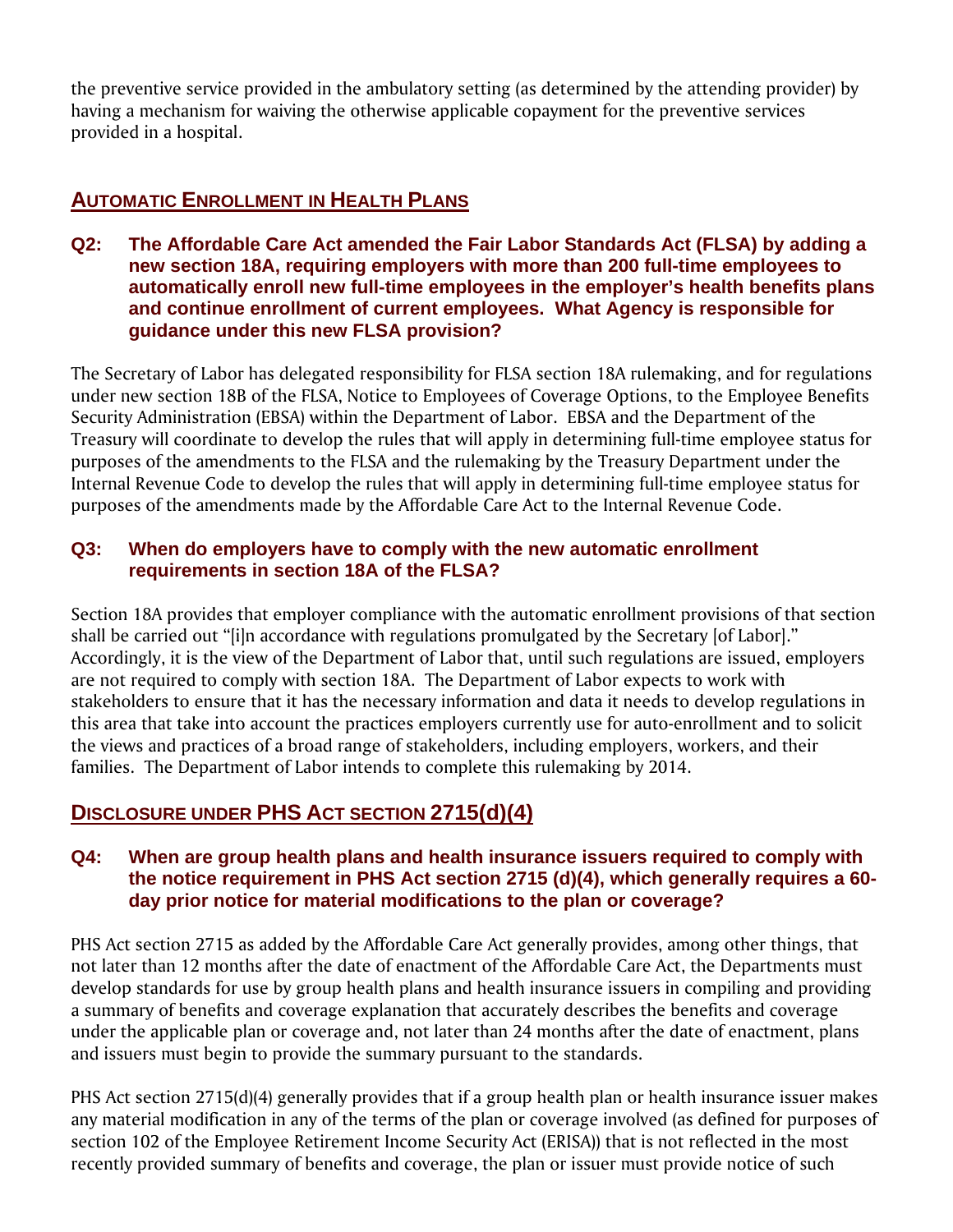modification to enrollees not later than 60 days prior to the date on which such modification will become effective.

Accordingly, it is the view of the Departments that group health plans and health insurance issuers are not required to comply with the 60-day prior notice requirement for material modifications in PHS Act section 2715 (d)(4) until plans and issuers are required to provide the summary of benefits and coverage explanation pursuant to the standards issued by the Departments. $<sup>1</sup>$  The Departments have not yet</sup> issued the standards.

## **DEPENDENT COVERAGE OF CHILDREN TO AGE 26**

#### **Q5: My group health plan normally charges a copayment for physician visits that do not constitute preventive services. The plan charges this copayment to individuals age 19 and over, including employees, spouses, and dependent children, but waives it for those under age 19. Is this permissible?**

Yes. The Departments' regulations implementing PHS Act section 2714 provide that the terms of a group health plan or health insurance coverage providing dependent coverage of children cannot vary based on age (except for children who are age 26 or older). While this generally prohibits distinctions based upon age in dependent coverage of children, it does not prohibit distinctions based upon age that apply to all coverage under the plan, including coverage for employees and spouses as well as dependent children. In this case, the copayments charged to dependent children are the same as those charged to employees and spouses. Accordingly, the Departments will not consider the arrangement described in this question (including waiver, for individuals under age 19, of the generally applicable copayment) to violate PHS Act section 2714 or its implementing regulations.

## **PREEXISTING CONDITION EXCLUSIONS FOR CHILDREN IN THE INDIVIDUAL MARKET**

#### **Q6: Some States have expressed an interest in permitting issuers to screen applicants for eligibility for alternative coverage options before offering a child-only policy. Is this allowed?**

Yes, under certain circumstances, issuers may screen applicants for eligibility for alternative coverage options before offering a child-only policy, provided this practice is permitted under State law. Screening is limited to circumstances in which all child-only applicants, regardless of health status, undergo the same screening process, and the alternative coverage options include options for which healthy children would potentially be eligible, such as the Children's Health Insurance Program (CHIP) and group health insurance.

Screening may not be limited to programs targeted to individuals with a pre-existing condition, such as the state high risk pool or Pre-existing Condition Insurance Plan (PCIP). Note that Medicaid policy, under 42 U.S.C.A. § 1396a (25)(G), prohibits participating States from allowing health issuers to consider whether an individual is eligible for, or is provided medical assistance under, Medicaid in making enrollment decisions. Furthermore, issuers may not implement a screening process that by its operation significantly delays enrollment or artificially engineers eligibility of a child for a program targeted to individuals with a pre-existing condition. Additionally, the screening process may not be applied to

 $<sup>1</sup>$  An ERISA-covered plan's responsibility to provide a summary of material modification or a summary of material reduction in</sup> covered services or benefits under ERISA § 104(b) and 29 CFR 2520.104b-3 remains unaffected.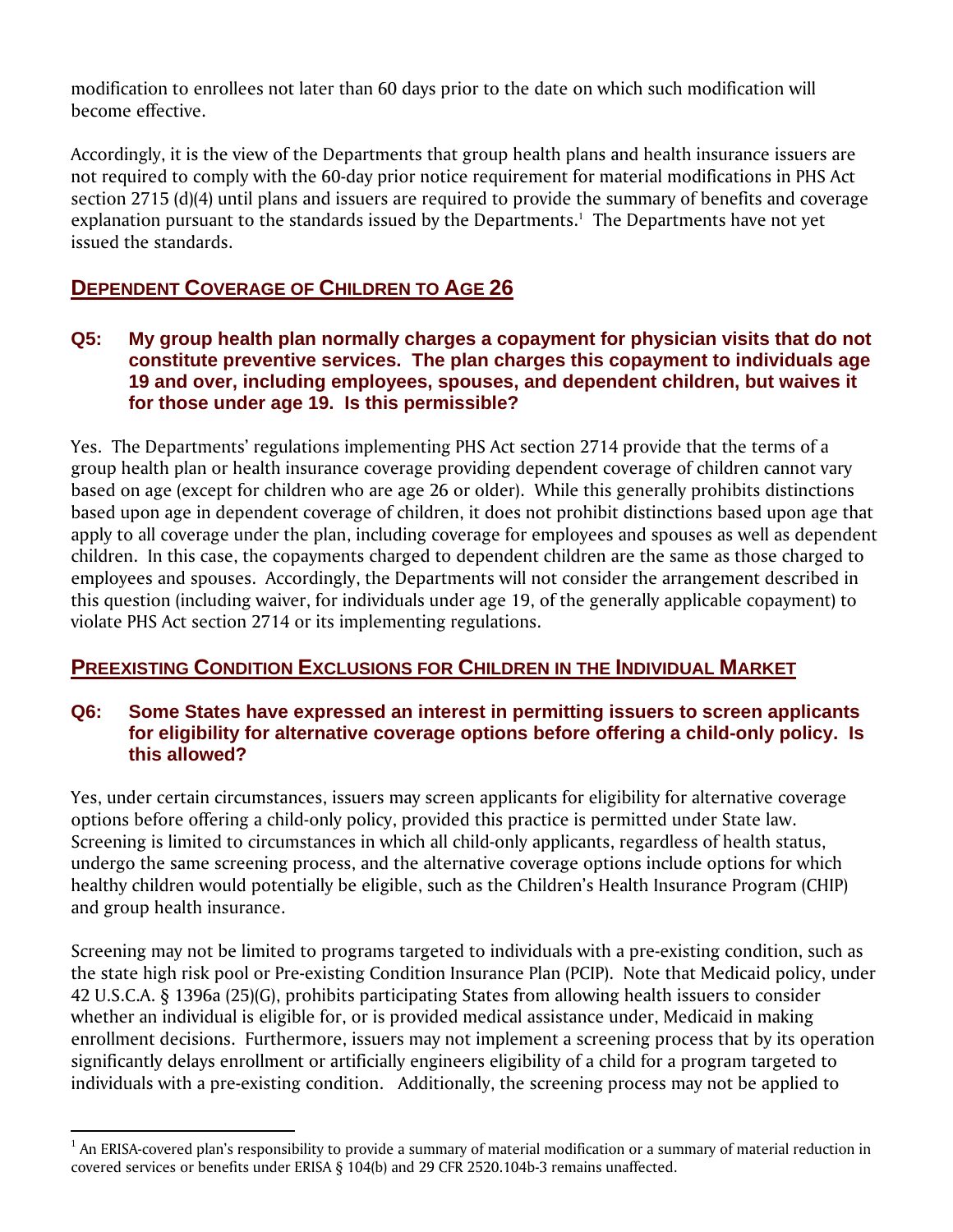offers of dependent coverage for children given the new Affordable Care Act requirement of offering coverage to dependents up to age 26.

States are encouraged, subject to State law, to require issuers that screen for other coverage to enroll and provide coverage to the applicant effective on the first date that the child-only policy would have been effective had the applicant not been screened for an alternative coverage option. States are also encouraged to impose a reasonable time limit, such as 30 days, at which time the issuer would have to enroll the child regardless of pending applications for other coverage.

Finally, nothing in this FAQ should be construed to relieve the issuer of its obligation to enroll a child applicant in coverage.

# **GRANDFATHERED HEALTH PLANS**

**Q7: My plan terms include out-of-pocket spending limits that are based on a formula (a fixed percentage of an employee's prior year compensation). If the formula stays the same, but a change in earnings results in a change to the out-of-pocket limits such that the change exceeds the thresholds allowed under paragraph (g)(1) of the interim final regulations relating to grandfathered health plans, will my plan relinquish grandfather status?** 

No. The Departments have determined that if a plan or coverage has a fixed-amount cost-sharing requirement other than a copayment (for example, a deductible or out-of-pocket limit) that is based on a percentage-of-compensation formula, that cost-sharing arrangement will not cause the plan or coverage to cease to be a grandfathered health plan as long as the formula remains the same as that which was in effect on March 23, 2010. Accordingly, if the percentage-of-compensation formula for determining an out-of-pocket limit is unchanged and an employee's compensation increases, then the employee could face a higher out-of-pocket limit, but that change would not cause the plan to relinquish grandfather status.

# **THE MENTAL HEALTH PARITY AND ADDICTION EQUITY ACT OF 2008**

The Mental Health Parity and Addiction Equity Act of 2008 (MHPAEA) supplemented the Mental Health Parity Act of 1996 (MHPA). Generally, MHPAEA requires that the financial requirements and treatment limitations imposed on mental health and substance use disorder benefits cannot be more restrictive than the predominant financial requirements and treatment limitations that apply to substantially all medical and surgical benefits.<sup>2</sup> For group health plans, MHPAEA is effective for plan years beginning after October 3, 2009. On February 2, 2010, the Departments published interim final rules on MHPAEA, which apply for plan years beginning on or after July 1, 2010. $^3$ 

### **Q8: After the amendments made by the Affordable Care Act, are small employers still exempt from the MHPAEA requirements? How is "small employer" defined?**

Yes, small employers are still exempt. Although there were changes to the definition of "small employer" for other purposes under the Affordable Care Act, ERISA and the Code continue to define a

 $2$  MHPAEA does not mandate plans to cover mental health and substance use disorder benefits. It applies only if a plan chooses to provide those benefits.

 $3$  75 FR 5410.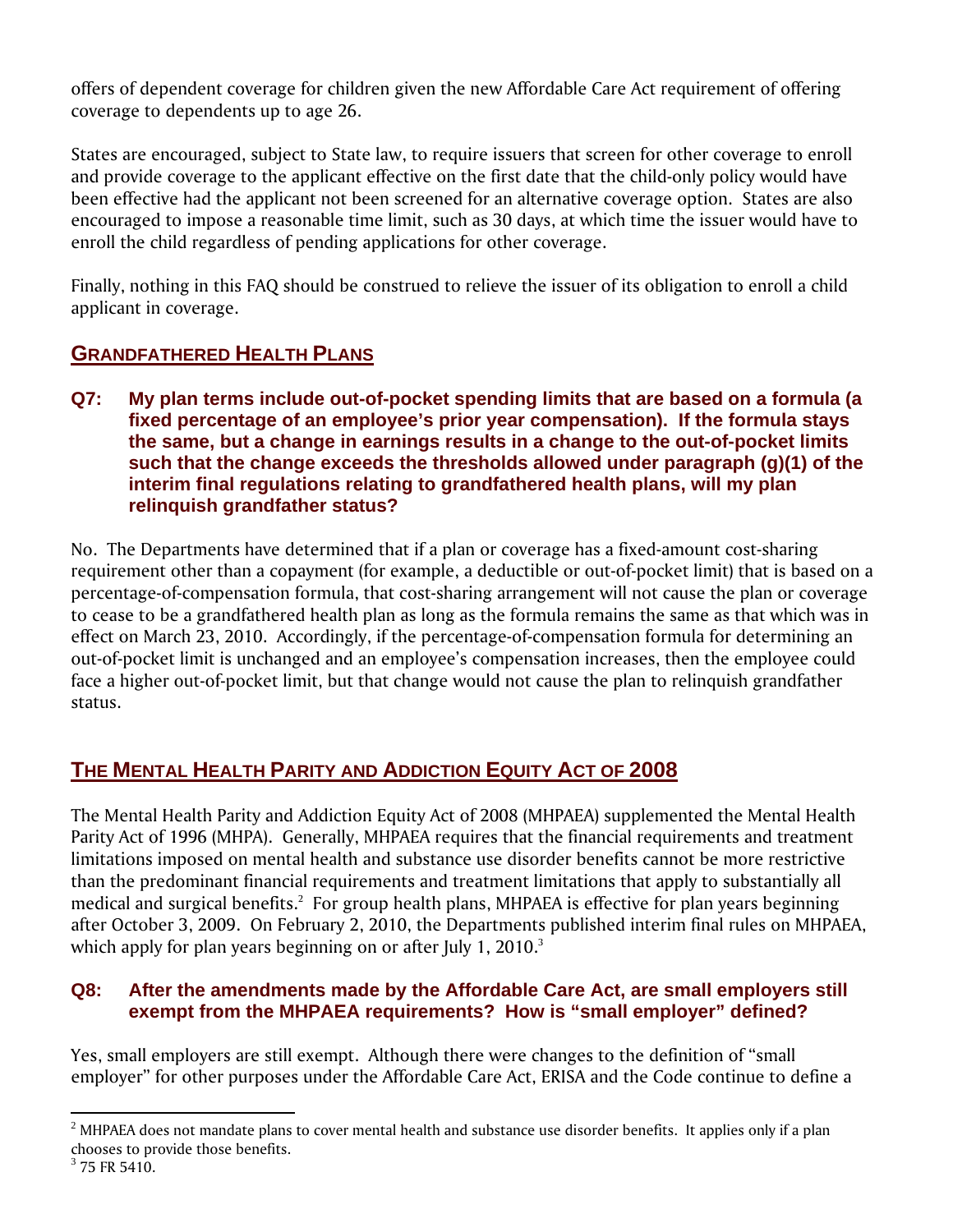small employer as one that has 50 or fewer employees. Accordingly, for group health plans and health insurance issuers subject to ERISA and the Code, the Departments will continue to treat group health plans of employers with 50 or fewer employees as exempt from the MHPAEA requirements under the small employer exemption, regardless of any State insurance law definition of small employer. For nonfederal governmental plans, the PHS Act was amended by the Affordable Care Act to define a small employer as one that has 100 or fewer employees.

#### **Q9: I am an in-network health care provider and one of my patients is having trouble getting benefits paid for a mental health condition or substance use disorder. Am I entitled to receive a copy of the criteria for medical necessity determinations made by the patient's plan or health insurance coverage?**

Yes. MHPAEA and its implementing regulations state that the criteria for medical necessity determinations made under a plan or health insurance coverage with respect to mental health or substance use disorder benefits must be made available by the plan administrator or health insurance issuer to any current or potential participant, beneficiary, or contracting provider upon request.

**Q10: I was denied benefits for mental health treatment by my plan because the plan determined that the treatment was not medically necessary. I requested and received a copy of the criteria for medical necessity determinations for mental health and substance use disorder treatment, and the reason for denial. I think my plan is applying medical necessity standards more strictly to benefits for mental health and substance use disorder treatment than for medical/surgical benefits. How can I obtain information on the medical necessity criteria used for medical/surgical benefits?** 

Under ERISA, documents with information on the medical necessity criteria for both medical/surgical benefits and mental health/substance use disorder benefits are plan documents, and copies of plan documents must be furnished within 30 days of your request. See ERISA regulations at 29 CFR 2520.104b-1. Additionally, if a provider or other individual is acting as a patient's authorized representative in accordance with the Department of Labor's claims procedure regulations at 29 CFR 2560.503-1, the provider or other authorized representative may request these documents. If your plan is not subject to ERISA (for example, a plan maintained by a State or local government), you should check with your plan administrator.

#### **Q11: MHPAEA contains an increased cost exemption. How does a plan claim this exemption?**

MHPAEA contains an increased cost exemption that is available for plans that make changes to comply with the law and incur an increased cost of at least two percent in the first year that MHPAEA applies to the plan (the first plan year beginning after October 3, 2009) or at least one percent in any subsequent plan year (generally, plan years beginning after October 3, 2010). If such a cost is incurred, the plan is exempt for the plan year following the year the cost was incurred. Thus, the exemption lasts one year. After that, the plan is required to comply again; however, if the plan incurs an increased cost of at least one percent in that plan year, the plan could claim the exemption for the following plan year.

The Departments' interim final regulations implementing MHPAEA did not provide guidance for implementing the increased cost exemption. Accordingly, during an interim enforcement safe harbor until future regulatory guidance is effective, a plan that has incurred an increased cost of two percent during its first year of compliance can obtain an exemption for the second plan year by following the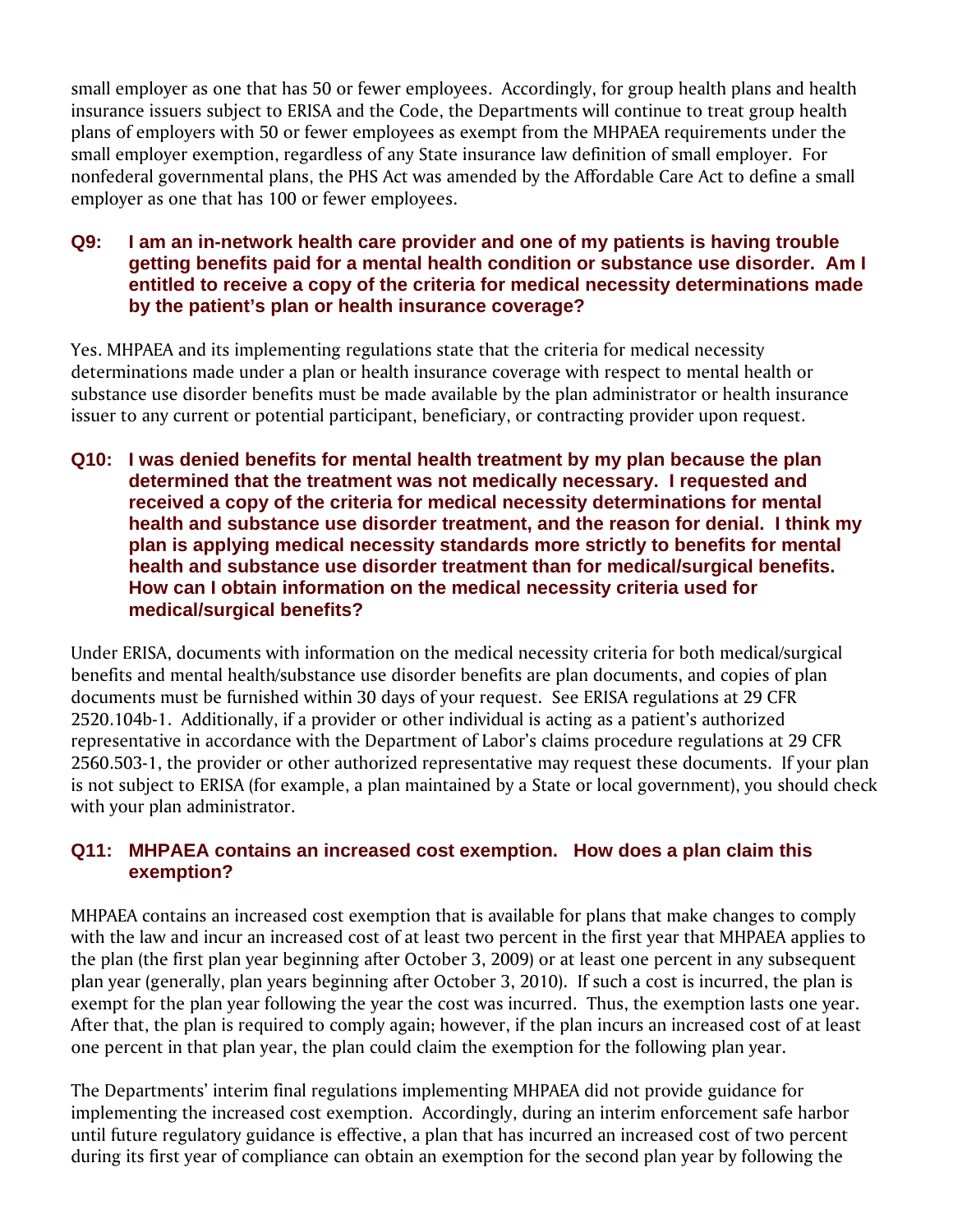exemption procedures described in the Departments' 1997 MHPA regulations (62 FR 66932, December  $22$ , 1997)<sup>4</sup>, except that, as required under MHPAEA, for the first year of compliance the applicable percentage of increased cost is two percent and the exemption lasts only one year. Calculations of increased costs due to MHPAEA should include increases in a plan's share of cost sharing. Moreover, any non-recurring administrative costs (such as adjustments to computer software) attributable to complying with MHPAEA must be appropriately amortized. Plans applying for an exemption must demonstrate that increases in cost are attributable directly to implementation of MHPAEA and not otherwise to occurring trends in utilization and prices, a random claims experience that is unlikely to persist, or seasonal variation typically experienced in claims submission and payment patterns.

## **NONDISCRIMINATION BASED ON A HEALTH FACTOR AND WELLNESS PROGRAMS**

The Health Insurance Portability and Accountability Act of 1996 (HIPAA) amended ERISA, the Code, and the PHS Act to add, among other things, provisions prohibiting discrimination in eligibility, benefits, or premiums based on a health factor. An exception to the general rule is provided for certain wellness programs that discriminate in benefits and/or premiums based on a health factor. In 2006, the Departments published final regulations implementing these nondiscrimination and wellness provisions (HIPAA nondiscrimination regulations).5

The final regulations generally divide wellness programs into two categories. First, programs that do not require an individual to meet a standard related to a health factor in order to obtain a reward are not considered to discriminate under the HIPAA nondiscrimination regulations and therefore, are permissible without conditions under such rules ("participatory wellness programs"). Examples in the regulations include a fitness center reimbursement program, a diagnostic testing program that does not base rewards on test outcomes, a program that waives cost-sharing for prenatal or well-baby visits, a program that reimburses employees for the cost of smoking cessation aids regardless of whether the employee quits smoking, and a program that provides rewards for attending health education seminars.

The second category of wellness programs under the final rules consists of programs that require individuals to satisfy a standard related to a health factor in order to obtain a reward ("health-contingent wellness programs"). Examples include a program that requires an individual to obtain or maintain a certain health outcome in order to obtain a reward (such as being a non-smoker, attaining certain results on biometric screenings, or exercising a certain amount). Although such a premium or benefit reward may discriminate based on a health factor, an exception outlined in paragraph  $(f)(2)$  of the final rules permits such programs if the program provides the following safeguards:

- 1) The total reward for such wellness programs offered by a plan sponsor is limited to 20 percent of the total cost of employee-only coverage under the plan. (However, if any class of dependents can participate in the program, the limit on the reward is modified so that the 20 percent is calculated with respect to the total cost of coverage in which the employee and any dependents are enrolled.)
- 2) The program must be reasonably designed to promote health or prevent disease. For this purpose, it must: have a reasonable chance of improving health or preventing disease, not be overly burdensome, not be a subterfuge for discriminating based on a health factor, and not be highly suspect in method.
- 3) The program must give eligible individuals an opportunity to qualify for the reward at least once per year.

 $<sup>4</sup>$  Among other things, the 1997 regulations require a plan or issuer to report to the Federal government and give notice to</sup> participants and beneficiaries that the plan or issuer is claiming the exemption. 5

See 71 FR 75014, December 13, 2006.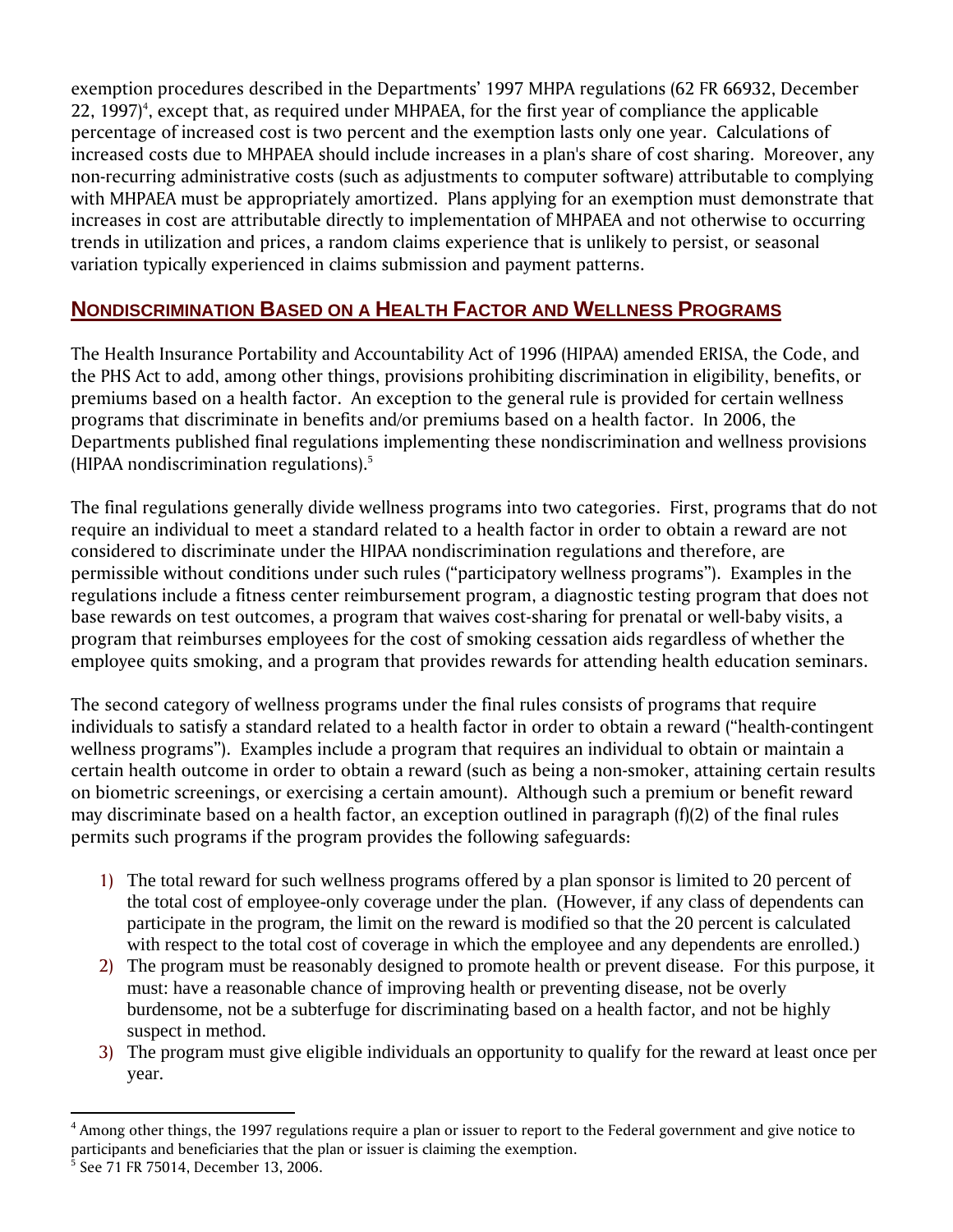- 4) The reward must be available to all similarly situated individuals. For this purpose, a reasonable alternative standard (or waiver of the original standard) must be made available to individuals for whom it is unreasonably difficult due to a medical condition to satisfy the original standard during that period (or for whom a health factor makes it unreasonably difficult or medically inadvisable to try to satisfy the original standard).
- 5) In all plan materials describing the terms of the program, the availability of a reasonable alternative standard (or waiver of the original standard) is disclosed.

The Affordable Care Act added a new section 2705 to the PHS Act regarding nondiscrimination and wellness. Section 715(a)(1) of ERISA and section 9815(a)(1) of the Code incorporate section 2705 of the PHS Act by reference. PHS Act section 2705 largely incorporates the provisions of the Departments' joint final regulations with a few clarifications and changes the maximum reward that can be provided under a health-contingent wellness program from 20 percent to 30 percent. This change is effective in 2014.

The Departments intend to propose regulations that use existing regulatory authority under HIPAA to raise the percentage for the maximum reward that can be provided under a health-contingent wellness program to 30 percent before the year 2014. The Departments are also considering what accompanying consumer protections may be needed to prevent the program from being used as a subterfuge for discrimination based on health status. Additionally, the following FAQs provide answers to frequentlyasked questions regarding wellness programs.

#### **Q12: Are all employment-based wellness programs required to check for compliance with the HIPAA nondiscrimination provisions?**

No. Many employers offer a wide range of programs to promote health and prevent disease. For example, some employers may choose to provide or subsidize healthier food choices in the employee cafeteria, provide pedometers to encourage employee walking and exercise, pay for gym memberships, or ban smoking on employer facilities and campuses. A wellness program is subject to the HIPAA nondiscrimination rules only if it is, or is part of, a group health plan. If an employer operates a wellness program as an employment policy separate from its group health plan(s), the program may be covered by other Federal or State nondiscrimination laws, but it is not subject to the HIPAA nondiscrimination regulations.

#### **Q13: My group health plan gives an annual premium discount of 50 percent of the cost of employee-only coverage to participants who adhere to a wellness program which consists of attending a monthly health seminar. Does this reward violate the HIPAA nondiscrimination regulations?**

No. This wellness program is not based on an individual satisfying a standard that is related to a health factor, so it does not have to satisfy the five criteria (set forth above) in the HIPAA nondiscrimination regulations. (The rule limiting the amount of the reward for health-contingent wellness programs to 20 percent of the cost of coverage applies only to programs that require satisfaction of a standard related to a health factor in order to qualify for the reward.)

**Q14: My group health plan gives an annual premium discount of 20 percent of the cost of employee-only coverage to participants who adhere to a wellness program. The wellness program consists of giving an annual cholesterol exam to participants; participants who achieve a cholesterol count of 200 or lower receive the annual premium discount. The plan also provides that if it is unreasonably difficult or medically inadvisable to achieve the targeted cholesterol count within a 60-day**